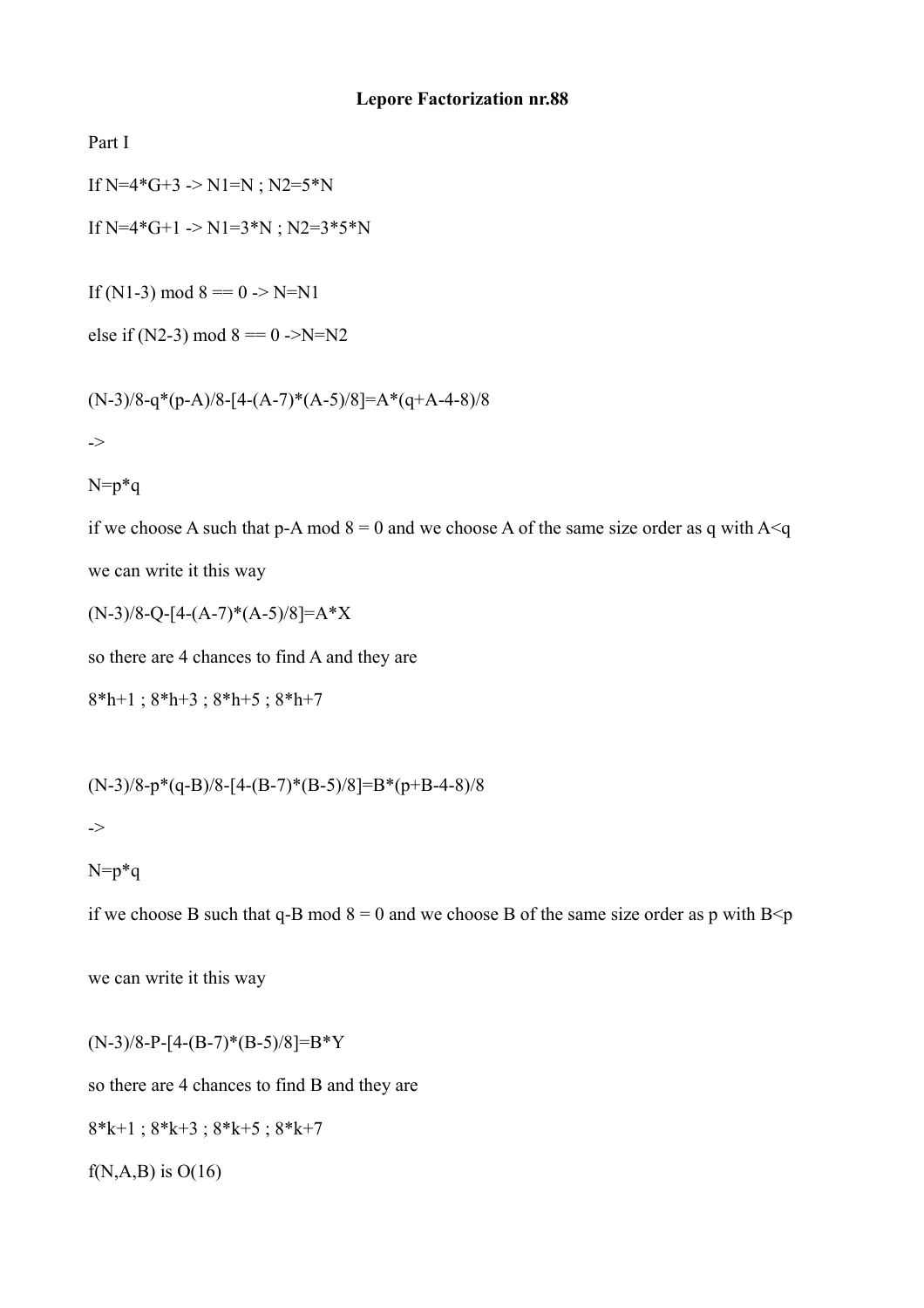Example

1763=41\*43

220-q\*(p-25)/8-[4-(25-7)\*(25-5)/8]=25\*(q+25-4-8)/8

220-p\*(q-27)/8-[4-(27-7)\*(27-5)/8]=27\*(p+27-4-8)/8

220-Q-[4-(25-7)\*(25-5)/8]=25\*X

220-P-[4-(27-7)\*(27-5)/8]=27\*X

 $Q=25*y+11$  X=10-y

 $P=27*x+1$   $X=10-x$ 

solve Q=q\*(p-25)/8=25\*y+11 ,p\*q=1763

 $\sim$  q=67-8\*y

solve p\*(q-27)/8=27\*x+1 ,p\*q=1763

 $-p=65-8*x$ 

\*\*\*\*\*\*\*\*\*\*\*\*\*\*\*\*\*\*\*\*\*\*\*\*\*\*\*\*\*\*\*\*\*\*\*\*\*\*\*\*\*\*\*\*\*\*\*\*\*\*\*\*\*\*\*\*\*\*\*\*\*\*\*\*\*\*\*\*\*\*\*\*\*\*\*\*\*\*\*\*

Part II

So we will have  $Q=(c1)*y+(c2)$  and  $P=(c3)*x+(c4)$ 

bruteforce  $8 < X \le 192$ 

bruteforce  $a > 0$ 

on

 $a*(c1)*(c2)*(c4)*b-x*1763=X$ 

linear combination is

 $a^*Q^*P+b^*q^*p=W$ 

coefficients modulo N

and  $W=2*N$  or  $W=3*N$